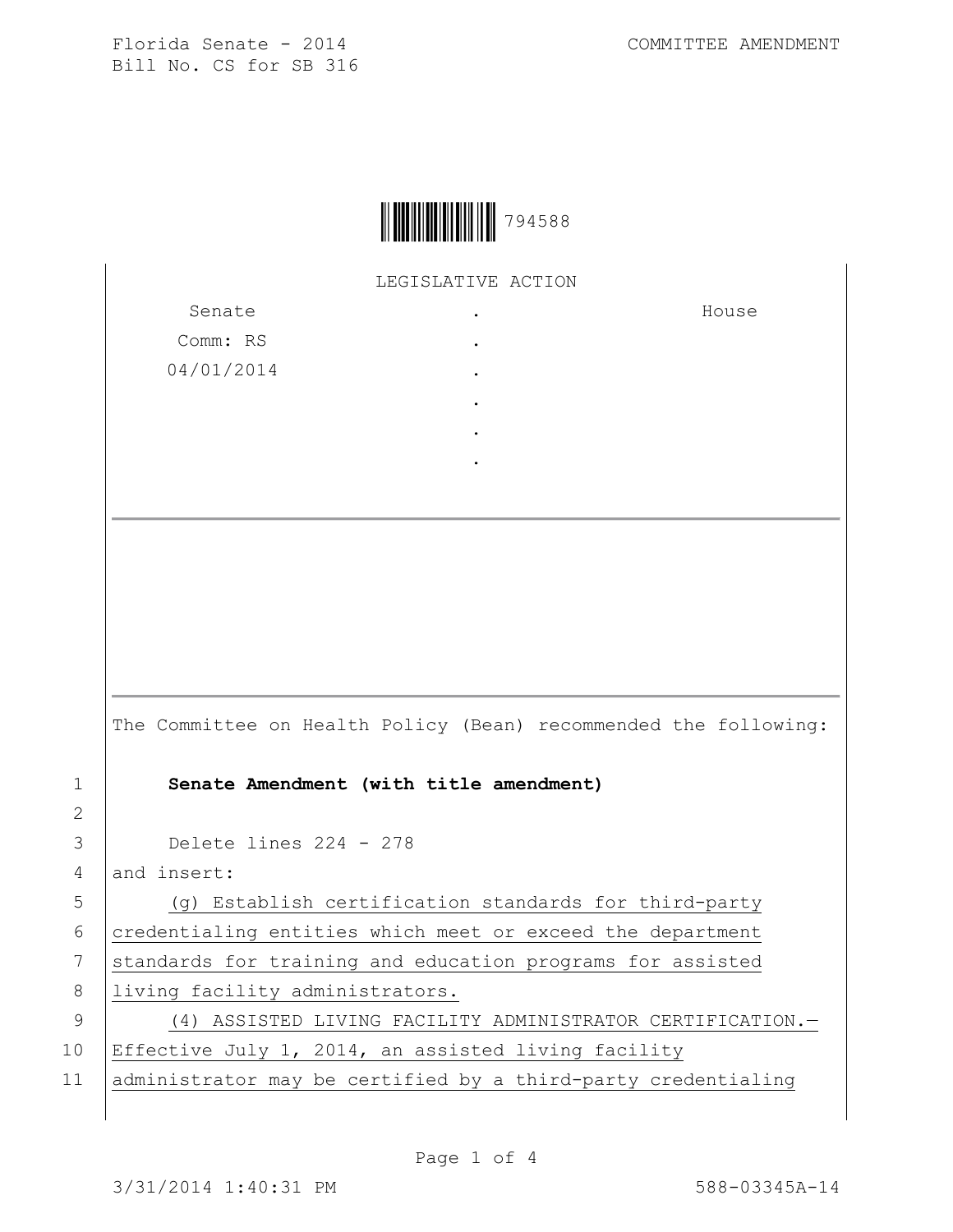Florida Senate - 2014 COMMITTEE AMENDMENT Bill No. CS for SB 316

Ì794588fÎ794588

| 12 | entity that is approved by the department under this section. An |
|----|------------------------------------------------------------------|
| 13 | assisted living facility administrator who fails to be certified |
| 14 | under this section or fails to meet training and educational     |
| 15 | requirements of s. 429.52 violates this section and is subject   |
| 16 | to an administrative fine as provided under s. 429.19. This      |
| 17 | subsection does not apply to an administrator licensed under     |
| 18 | part II of chapter 468.                                          |
| 19 | (5) GRANDFATHER CLAUSE. - A third-party credentialing entity     |
| 20 | shall allow the following persons to enroll in its certification |
| 21 | program, at no cost to the department or the person, in the 12   |
| 22 | months immediately after the department approves the third-party |
| 23 | credentialing entity as provided in subsection (3):              |
| 24 | (a) A person who is employed as of July 1, 2014, as an           |
| 25 | assisted living facility administrator and is in compliance with |
| 26 | the requirements under s. 429.52.                                |
| 27 | (b) A person who has completed before July 1, 2014, the          |
| 28 | required training as an administrator, including the competency  |
| 29 | test and continuing education requirements under s. 429.52.      |
| 30 | (6) CORE COMPETENCIES. - A third-party credentialing entity      |
| 31 | that is approved by the department shall establish the core      |
| 32 | competencies for assisted living facility administrators         |
| 33 | according to the standards established by the National           |
| 34 | Commission for Certifying Agencies.                              |
| 35 | (7) CERTIFICATION PROGRAM REQUIREMENTS. - A certification        |
| 36 | program of a third-party credentialing entity that is approved   |
| 37 | by the department must:                                          |
| 38 | (a) Be established according to the standards set forth by       |
| 39 | the National Commission for Certifying Agencies.                 |
| 40 | (b) Be directly related to the core competencies.                |
|    |                                                                  |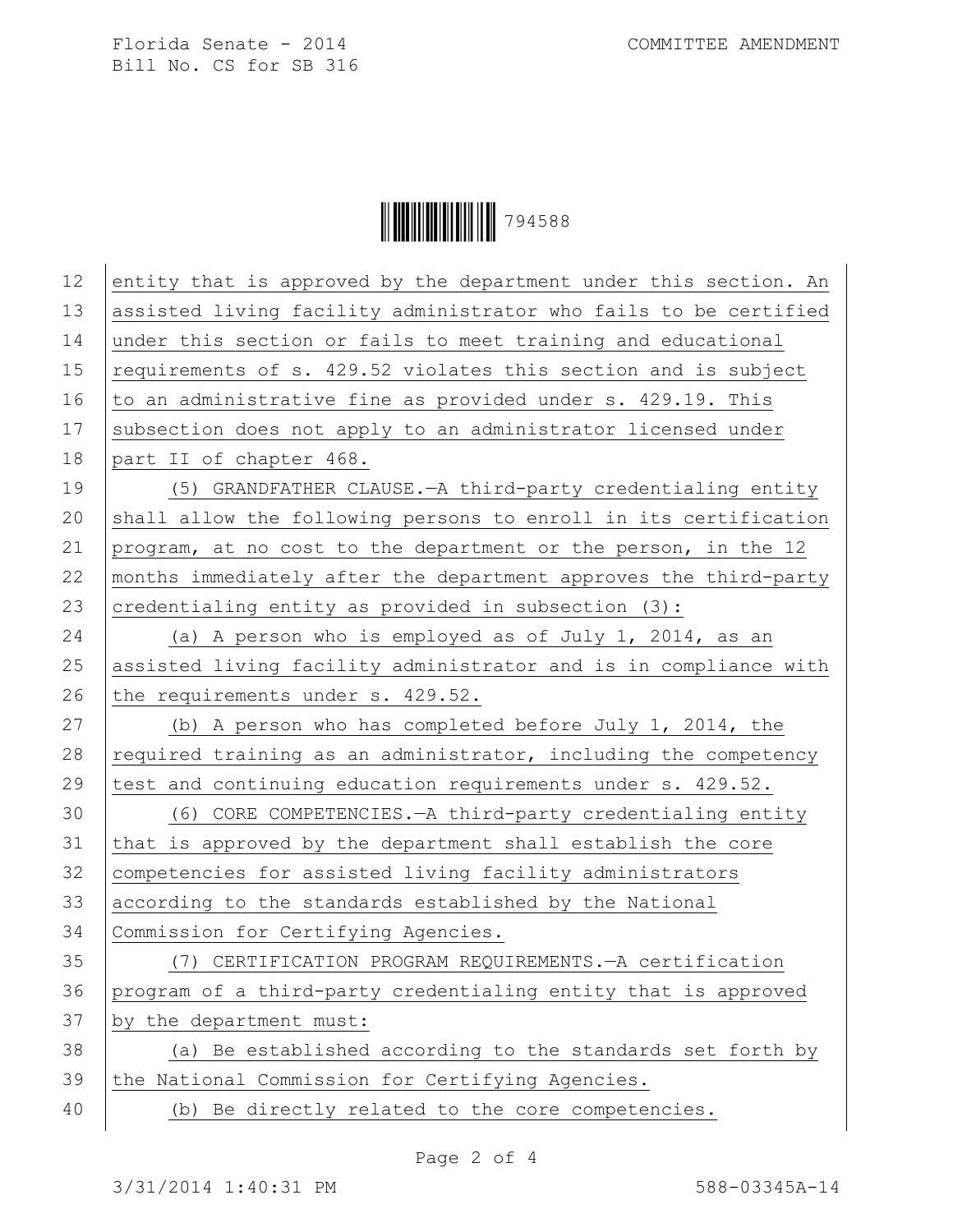## Ì794588fÎ794588

| 41 | (c) Establish minimum requirements in each of the following      |
|----|------------------------------------------------------------------|
| 42 | categories:                                                      |
| 43 | 1. Formal education.                                             |
| 44 | 2. Training.                                                     |
| 45 | 3. On-the-job work experience.                                   |
| 46 | 4. Supervision.                                                  |
| 47 | 5. Testing.                                                      |
| 48 | 6. Biennial continuing education.                                |
| 49 | (d) Administer a professional code of ethics and                 |
| 50 | disciplinary process that applies to all certified persons.      |
| 51 | (e) Administer and maintain a publicly accessible Internet-      |
| 52 | based database that contains information on each person who      |
| 53 | applies for certification or is certified.                       |
| 54 | (f) Approve qualified training entities that provide             |
| 55 | precertification training to applicants and continuing education |
| 56 | to certified assisted living facility administrators.            |
| 57 | (8) APPEAL.—An individual who is adversely affected by the       |
| 58 | decision of a department-approved, third-party credentialing     |
| 59 | entity with regard to the denial of initial certification or an  |
| 60 | adverse action on continued certification may appeal such        |
| 61 | decision to the department for a final determination.            |
| 62 | (9) FEES.-A third-party credentialing entity shall               |
| 63 | establish a fee for application, examination, certification, and |
| 64 | biennial certification renewal. The fee for application,         |
| 65 | examination, and certification may not exceed \$200. The fee for |
| 66 | biennial certification renewal may not exceed \$100.             |
| 67 |                                                                  |
| 68 | ================= T I T L E A M E N D M E N T ================   |
| 69 | And the title is amended as follows:                             |